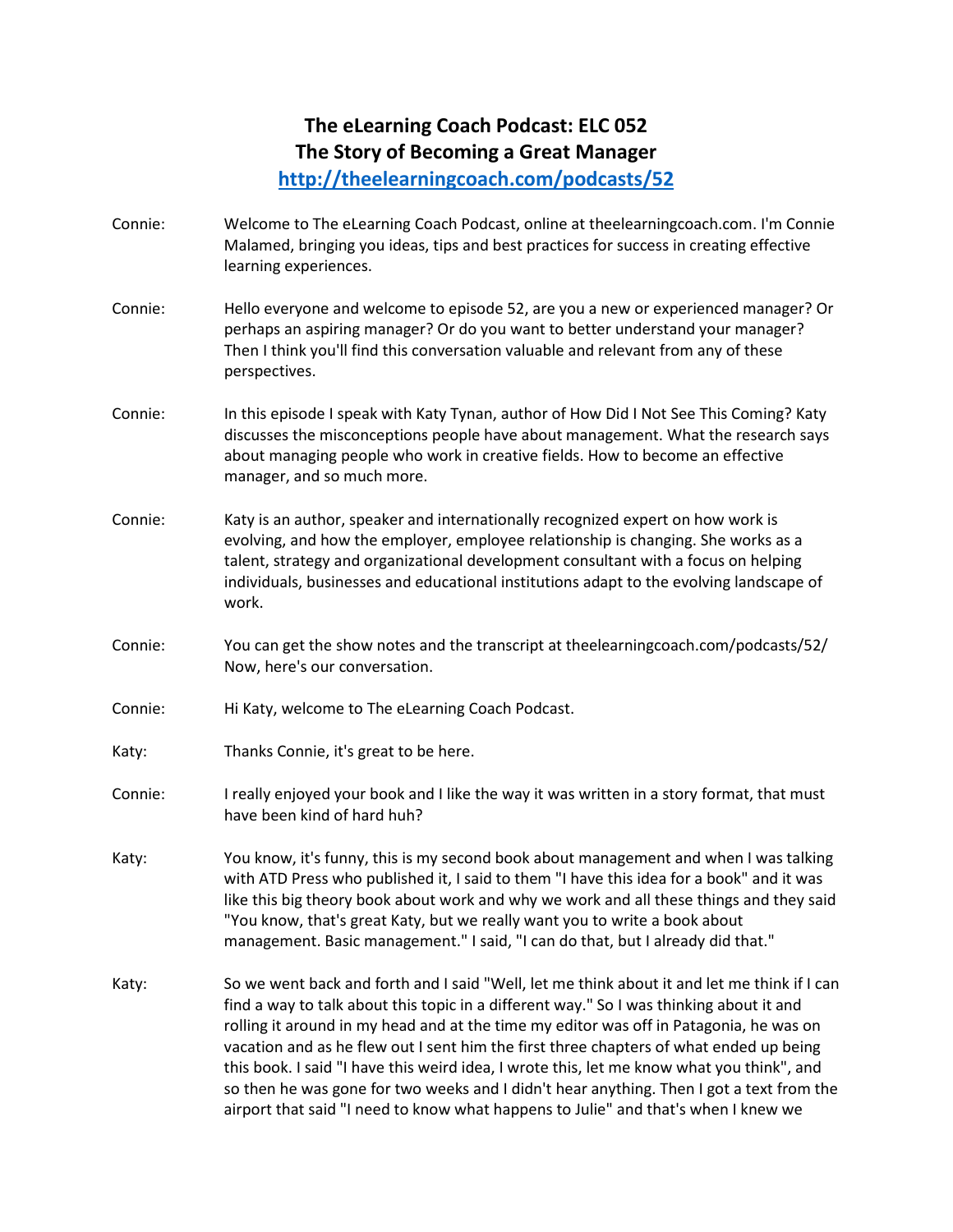were on the right track because you know, if you've read it, after the first three chapters, things are not looking good for her.

- Connie: That was a really great way for your editor to respond.
- Katy: Yeah, it was really encouraging just to make it something different and something that feels a little less like what you get in a lot of intro to management books. I really wanted it to be something people could relate to.
- Connie: Right, right. Well, what were you seeing in the world of management that motivated you to write "How Did I Not See This Coming?".
- Katy: Well the book is about primarily a person who's going through the process of transitioning to management and she is a software developer and the principles apply to every industry, but I spent 10 years in IT and what I saw over and over again early in my career was that we would take these lovely wonderful smart people who were great coders, or great project managers, or really good infrastructure designers and we would say to them "Okay, your career path is to become a team leader, or to become a manager, or to become a project manager." Many of them did not really want to do that, they loved the technical parts of their work, they loved the work itself, but they saw that they had to go into management in order to progress.
- Katy: So, they would do it, but typically they would get put into those roles with no training, with no support, with no development and they would fail. They would have a terrible time and they would be unhappy. Everyone on their team would be unhappy. The organization would be unhappy and all because they weren't supported and helped through this transition process, which is frankly a really big deal it's hard to go from being an individual contributor to being a manager. Let alone, being a really talented, good, supportive manager that brings out the best in people.
- Katy: So, I saw that so many times in my early career that I felt like I just really needed to tell that story and help people understand that it's not easy, that it is a big change and that without support there's no way that these nice, wonderful, smart people are going to be successful in these new roles. So, that's what I was seeing and not just in IT, I see it across all industries, but really I personally experienced it as part of my IT career.
- Katy: I was one of those people when I was promoted.

Connie: Yes, I was one too.

Katy: Mm-hmm (affirmative) and it's not fun. I mean, I always say when people ask me about horrible bosses and some of these other topics that I write about, I've never a met a person who wanted to be a bad boss. I've never met anyone who intentionally was trying to be a terrible manager. Every single I've worked with has every intention of being great and supportive and helpful, but that doesn't mean it comes naturally. So, the intent is right, it's just the skills and the thought process and the mindset that aren't there.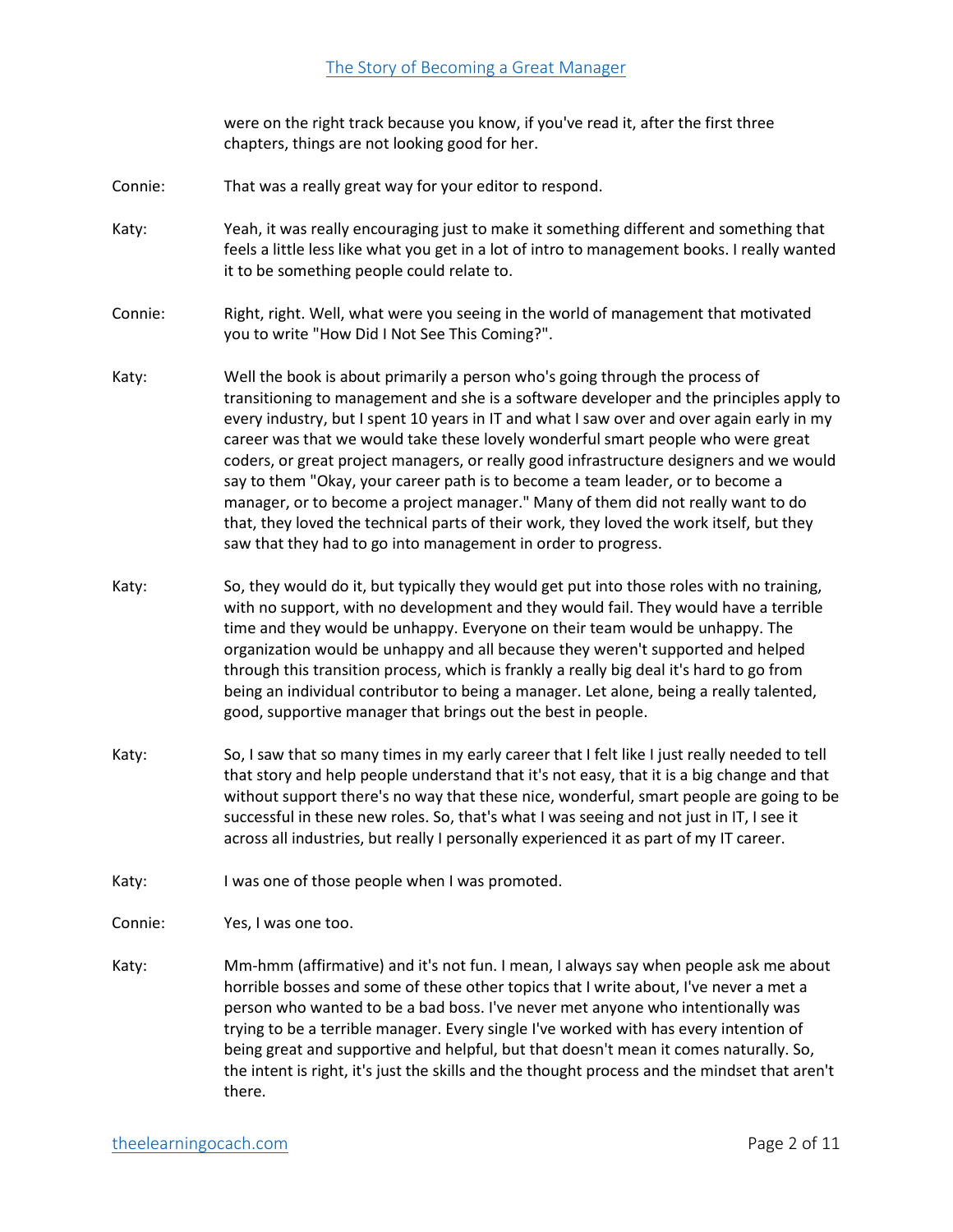- Connie: And that's true, the mindset is just so different. Can you talk a little bit about what you think is at the core of being an effective manager?
- Katy: If you boil it down to one thing and when I talk to new managers, I say "Look, we're going to talk all day today about theory, about vision, about goal planning, about performance management, about all these technical aspects of leadership and management. But if you forget all of that when you walk out the door, right? When you get back to your desk. If you forget everything we talked about, the one thing to remember is at the end of the day management is about caring about people. It's about wanting people to be able to do their best work and helping them get there. So if you at a manager come from that place of intentionally wanting to build people up, intentionally wanting to help people get better at what they do ... You will be a good manager and all the other stuff are skills and tactics and ways of doing that. But if that's not your intent, none of the skills will help you and if it is your intent then the skills will only make your better."
- Connie: Mm-hmm (affirmative), that's a great way to describe it. Everything seems to boil down to people. Whether we're talking about technology, management, design, development, it all comes down to a human centered approach. What is the relationship between management and leadership? Because I think a lot of people, when they initially get in that role, think of it in terms of keeping a project on track, rather than leadership.
- Katy: Yeah, and that's right, it's a fuzzy idea. The difference between leadership and management and you'll find all kinds of opinions on this so in my view there isn't a right and wrong answer. However, it is really worth thinking about, so leadership is something that everyone has the capability of doing. Anyone in an organization can be a leader even if the only person you're leading is yourself. Leadership is the practice of creating a vision and then either pursuing it yourself and inspiring yourself to do good things and great things, or pulling together a team of people and inspiring them. So, I think of leadership as being that inspiring process of getting yourself or other people to pursue a common goal.
- Katy: Management is a job title. Management is the practice in a tactical way of getting things done, achieving project goals. In terms of keeping all of those things on track, making sure that things are happening on the dates and days they're supposed to take place. So, it's not the inspirational part, it's the doing part to me is what management is.
- Katy: Management and leadership have a relationship, a good manager is also a good leader and vice versa. But, at the same time, there are some people who are exceptional leaders. They're really great at that vision development, but they're not good at the tactical management, the day to day "how do we get this done?" process and vice versa, there are some people who are really great at that practical organization of projects and figuring out of milestones and doing the Jenga of putting people's strengths together to get everything aligned, so that we can get where we need to go.
- Katy: So, they do have a relationship, absolutely. They are not the same thing. At the same time, everybody has the capacity to be a leader and management is in many ways how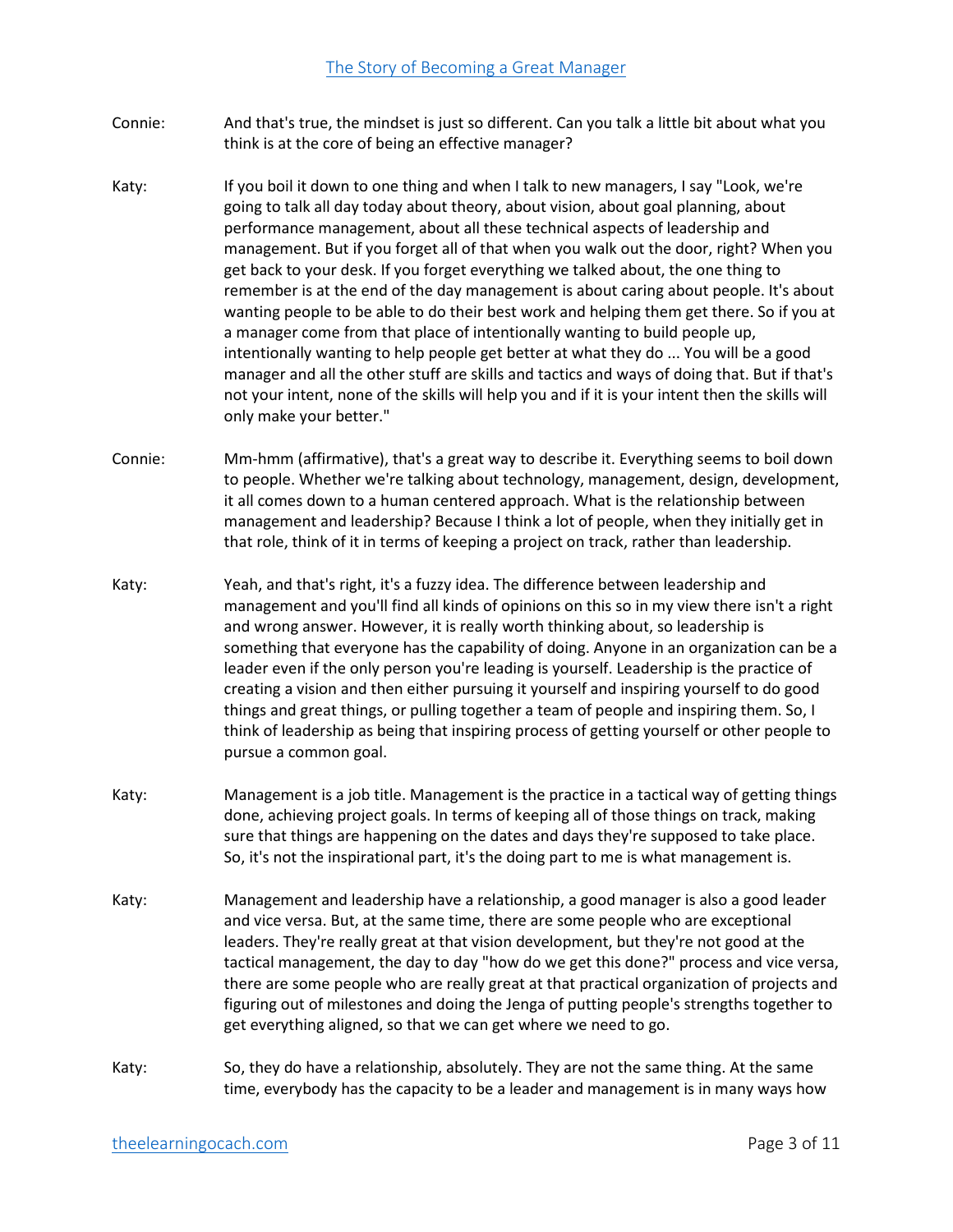we get stuff done in order to achieve the vision that exists by a leader, or through a leader. Does that make sense?

- Connie: It totally makes sense it's a very good differentiation that perhaps we don't talk about enough, but in terms of the vision, how can someone get better at, and how does someone develop the ability to create a vision so that they can be a better leader?
- Katy: I think vision is all about asking the question "why?" Why should we do this? Why are we doing this? Not what are we doing, but why are we doing it? So as a manager if you're spending all of your time focused on the "what" and the "how" and never on the "why" then that's where you're going to have a gap from a vision perspective. Because, the vision is what holds people together. The first book that you should go read about this is Simon Sinek's book "Start with Why". And that principle, that idea of people doing things because they understand why they're doing it and what the end goal is, what that future is going to look like when we get there. Then they're able to make better decisions along the way about the "how" and about the "what".
- Katy: So, the vision is really the "why" and I think as a manager, if you want to get better at vision and get better at building that in, you need to be asking yourself "Why are we doing this?" "Why is this on the list?" "How did this get to the top of the list?" Because that's really where you create that vision, is by asking why we're doing these things.
- Connie: Mm-hmm (affirmative) and do you also think that vision has to do with seeing some kind of ideal, some kind of difference between what is and what could be?
- Katy: Yeah, I think there's a lot of different ways to create a vision and one way that organizations will create a vision is to do that sort of visioning exercise, right? Where we sit and think about what would it look like? What does it feel like? How do we experience that in a tangible way so that when we get there we know we've gotten there? I think there's an element to that, but at the same time if you're too specific with your vision when you're at a leadership role you have the potential to run into the problem where it becomes rigid. Right? It becomes inflexible.
- Katy: So, yes, there's an element to visioning of creating this future state that everybody understands and can see, sort of picture in their mind. But, you also want to make sure that, again, it's about why we're trying to get there, not about what it looks like.
- Katy: Just to give an example, if you were building a playground and you were working together to build a playground and you all sat together and created this vision of, you know "It's going to have a jungle gym and it's going to have merry go round and it's going to have swings and it's going to have all of these different things and it's going to have a sand pit." Then, when you got into the course of building it, you discovered that it was too expensive to put in a sand pit, so instead you put in a water park, or whatever the differences are. You don't want people to get discouraged because the end product is not exactly what you intended, because the result, the "why" is that kids have fun playing there and they don't care whether it's a sand pit, or a ball pit. They care that it's fun.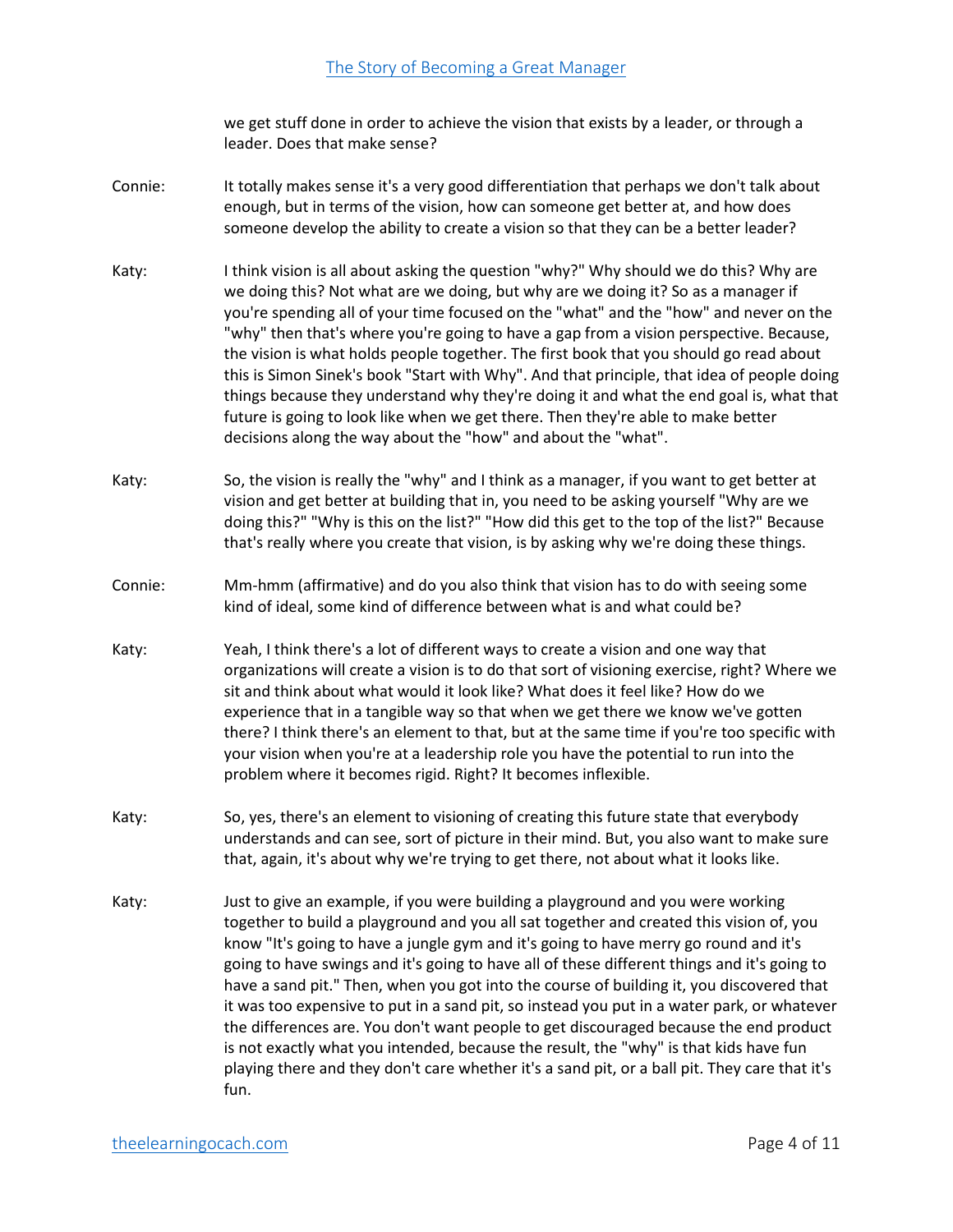- Katy: So, that's the difference between having an overly specific vision, versus having an understanding of the impact you're trying to create.
- Connie: Yeah, that's a good metaphor. Love those metaphors. So, when you're out there teaching this and in your conversations with people and in your research, can you name some of the most important misconceptions that people have about being a manager?
- Katy: I think the most common misconception about being a manager is that you get to tell people what to do and they do it. People think "when I'm the manager, when I'm the boss, I'm going to get to tell everyone else what to do." That's part one, "And they're going to do it." That's part two. So I do think a lot of people come in with bad ideas about management, because of who they've had as managers.
- Katy: I talked about this in the book, that Julie had these two managers early in her career who were wildly different in their styles and approaches and so she had to reconcile those two different approaches and why, even though she felt productive under one approach, it wasn't right and vice versa, what was right about the second approach.
- Katy: So, when we think about what a manager does ... And I do this exercise a lot when I'm speaking at conferences, I ask people to write down at least one example of what a manager does. Typically what comes up is performance reviews, giving feedback, evaluation of work, setting goals, all of these established things that people do.
- Katy: Well, if you look at the research and particularly I really like Teresa Amabile who is a professor at Harvard Business School, she did a study back in the '90s. This isn't new, this isn't groundbreaking, but she did a study about creative work and you know this from the work that you do, creative work is motivated differently than work that is repetitive and Daniel Pink talks about this is his book "The Surprising Truth About What Motivates Us", this idea that when people are doing work that is not clearly understood, so it's not "I come into work and I hammer nails", it's "I come into work and I try to design a better hammer." That kind of work, which is what all of us do is motivated differently.
- Katy: Yet, most of our management styles and most of our management practices are holdovers from the industrial revolution. What we're taught to do as managers, we're taught to manage people who are doing repetitive work. Today, our working environment is not like that and so the things that motivate people to be creative are very different.
- Katy: So, when I ask people in those conference sessions to name those things, I then pull out Teresa Amabile's research study and there are six specific things in her research study that are de motivating to creative work, those six things are almost always the things people name as what managers do. It's "surveillance" I watch the people who are working and making sure they do what I told them to. It's "evaluation" I tell people whether they're doing things right, or not doing them right. It's "limited choice" which happens to all of us, all the time in the working world, but when we restrict people's choice it de motivates their creativity. It's "thinking about extrinsic motivation" in other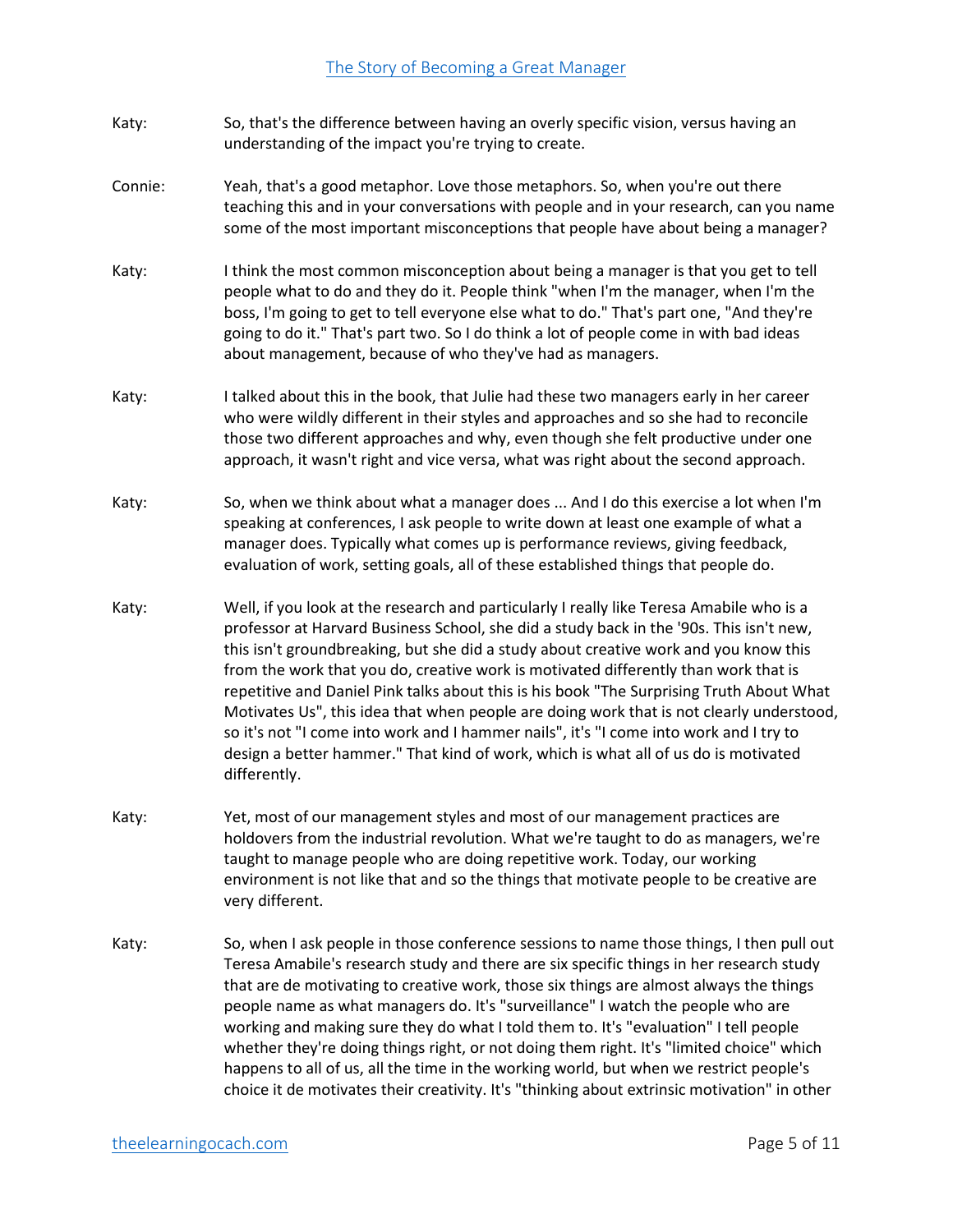words, "you're being paid to do this, go get your job done" which is very de motivating if you're trying to be creative.

- Katy: So, there's a lot of interesting research out there that says most of what we think managers do is totally wrong and what good managers do is the opposite of that, but we're still not teaching those things well enough, if even we're teaching anything at all as we talked about in the beginning. So, we're either throwing people in the deep end and saying "figure it out", or we're teaching them things that are out of date, so we need to do a way better job of helping people understand what things are effective in order to not have the results that we currently have which are horrible bosses most of the time.
- Connie: Right, and I guess I was reading somewhere that that's one of the main reasons that people leave their jobs is because they don't like their bosses.
- Katy: Yeah, there are a lot of people who are saying that and Gallup who does a poll on engagement every year has found year after year, that people really do quit their manager, not their company. So companies are spending all this time trying to create employee engagement practices and employee experience practices and make sure that their benefits are up to snuff and make sure they have these beautiful offices for people to sit in and food and all these things, but what it really comes down to is your direct supervisor has the most impact on whether or not you are engaged with the work that you do.
- Katy: So, if you have a terrible boss, it does not matter what tuition reimbursement you're offered, or how many holidays you get or any of those things because none of those things make up for the day in and day out stress of working for someone who is not a great boss.
- Connie: Yeah, that is so true, and so many of those constraints and misconceptions that you mention also happen in the educational world, but that's a whole other conversation.
- Katy: Yes, I agree.
- Connie: In light of what you just said, what are some of the most common mistakes that managers and new managers make?
- Katy: I think part of it is, and it comes from this place of thinking you get to tell people what to do, right? I did a series for ATD of videos on this called "Horrible Bosses" and "The Fives Kinds of Horrible Bosses", so these five horrible boss archetypes are what new managers, and managers in general do wrong. The first one which we all know so well is the micromanager, the person who needs to be down in the weeds of everybody's business and needs the update every hour, on the hour of what you're doing and wants to tell you how to do every little thing.
- Katy: So, the micromanager is a new manager mistake where they feel like they need to control everything. That's huge, the opposite of that one, which I also see all the time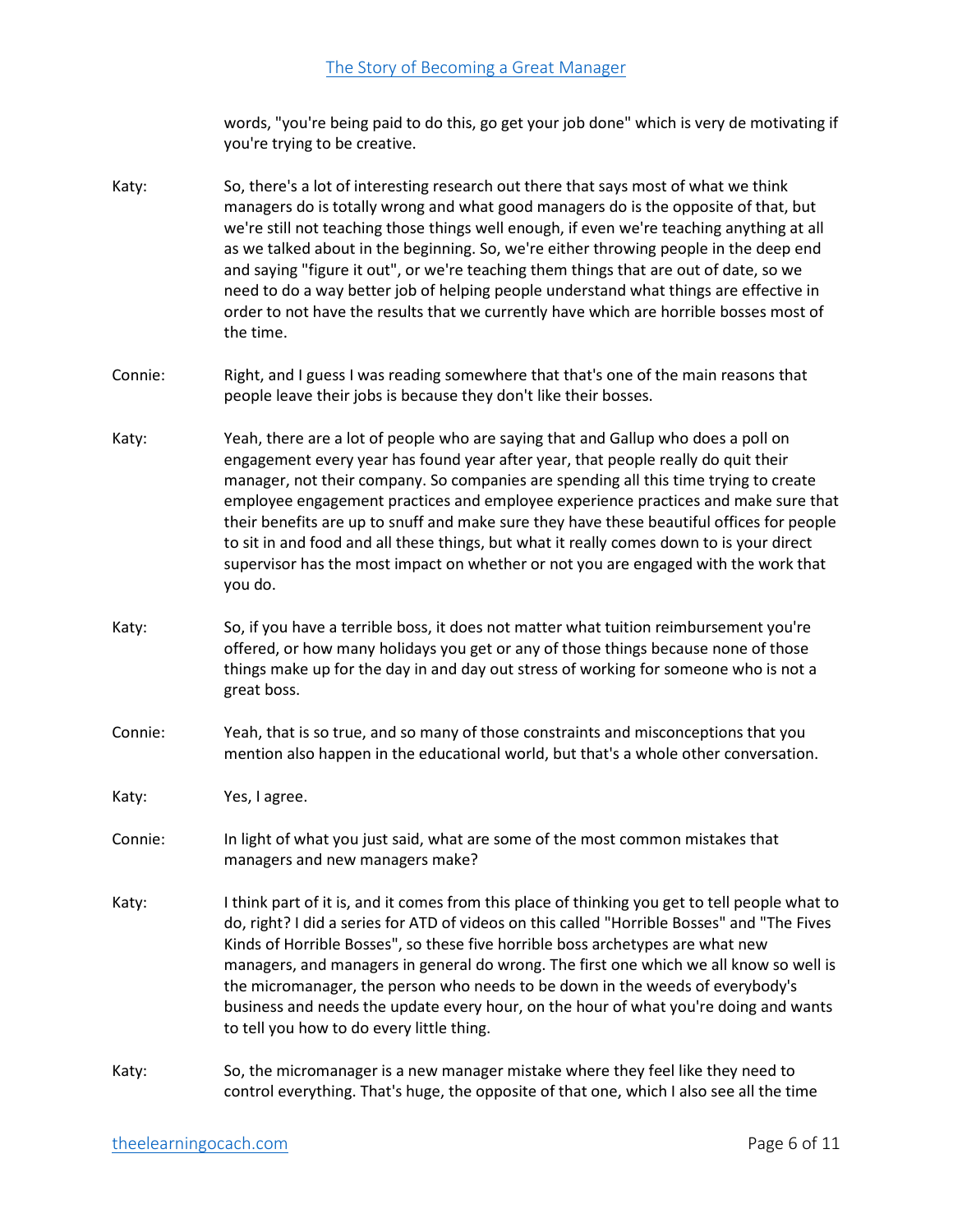and sometimes people ricocheting in between these two is the invisible manager. The person who goes in the office, closes their door and never talks to anyone. That's typically a result of being told not to micromanage. Right? Okay, well then I'll be a hands off manager and I will just stay out of everyone's way, well that doesn't work either.

- Katy: There has to be a balance and it's almost always ... These mistakes that new managers make are almost always because you're out of balance between being task focused and being people focused. So, if you're too task focused, you're a micromanager, if you're too people focused, you're going to let people tell you "Oh, everything's fine. You know, don't worry." And then you're going to wake up one morning and everything's not fine.
- Katy: So, that's a problem. Another mistake that I see a lot that new managers make is they feel like they have to be the expert. They feel like they have to be the smartest person in the room and if they don't know more than everyone else in the room someone will find them out. It's the imposter syndrome idea which is that they need to know more in order to make decisions and it's impossible to know more than every single person on your team most of the time. In fact, you can't have all the strengths of everyone else on the team.
- Katy: Your goal is to understand those strengths and to know how to get the right advice and the right guidance from the people who know, as opposed to being the person who knows everything. So, those are some of the big mistakes that I see that new managers make. I think the other thing that happens is managers can get into this, and this is a byproduct of trying too hard to be a coach when you don't totally understand how to do it, they become manipulators. How can I manipulate somebody into doing what I want them to do? That is just a breakdown of trust.
- Katy: If you think somebody's manipulating you, you are not going to be doing your best work and you're not going to be trying to get better. So, the ability to come from a place of authenticity to be able to understand yourself really well is important in terms of being effective as a manager.
- Katy: I know I just covered a ton of ground in that answer, but it really is hard to become a new manager and there are a lot of things that new managers do in response to that which are not helpful.
- Connie: Mm-hmm (affirmative), no it was a great answer, I could visualize it as a continuum. One the one end there is the manager who is always thinking only of the people, then the other end the one who's only thinking of the tasks. But what they need is to balance in the middle where they complement each other.

Katy: Exactly.

Connie: You know, in your book, early on you mention the importance of having a team vision. Can you talk a little about that?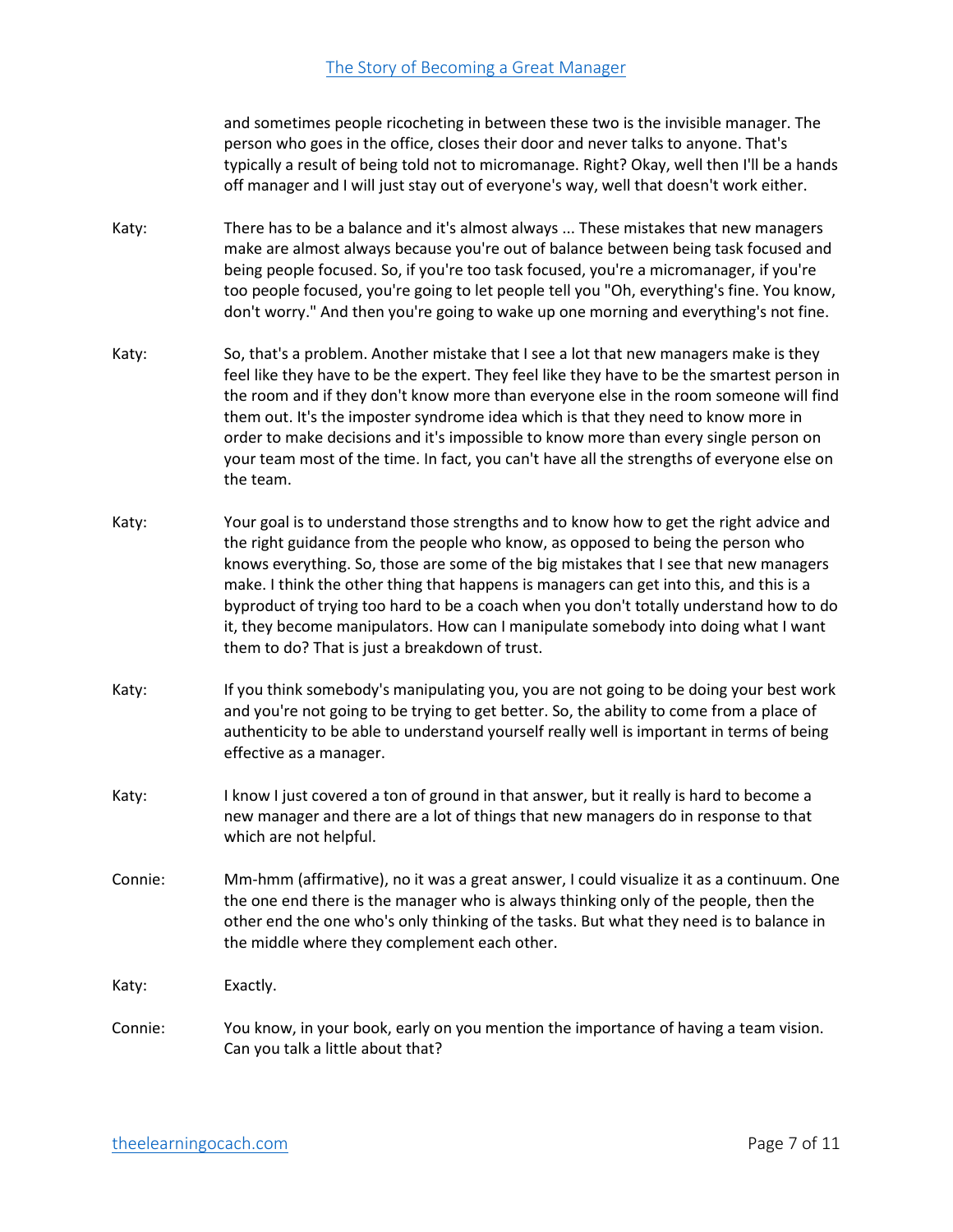- Katy: Yeah, I think it's hard for a lot of new managers to feel like that's something they're allowed to do. The reason I put it specifically in the book is because many people who come into management dive in at the tactical level. "What am I being held accountable for? What's due? What are my next deadlines? What am I going to get in trouble if I don't do?" And they never get around to, again, "Why are we here as a team? What does our company do? What does our customer want? And how do we help make that happen?"
- Katy: So, to me it's a grounding exercise that every team should do at least once a year, is to revisit that question of "What value do we provide as a team to our customers? What value do we provide within the organization? What are we doing here together?" And then each individual can reflect a little bit on how they play into that value all of which rolls up into this idea of a team vision that says "This is why we're here, this is our touchstone, this is what lets us remember when we're having a crappy day, when we're over our head in crazy customer requests." It lets us take a step back and prioritize and say "Which of these things is most important to doing what matters to us as a team?"
- Katy: So, I think it's an important exercise, I think too many managers feel like that's the job of higher levels of the organization to know and decide. I think it's important, certainly, for companies to have a vision. But, then from an alignment perspective that has to flow down through the organization. Every person in a well aligned organization should know how their work contributes to what that company's trying to do and what that organization is trying to do.
- Connie: Yes, I think that's a great idea having a team vision statement and I have not lead a team where we did that and I think it would be of great value to new and experienced managers. As you keep talking about the "why" it reminds me that this is a basic principle of adult learning, so of course it should be a basic principle of anything that's happening with adults which is people want to know why they are learning, why they are doing their jobs, what their goal is. It's just the basic way that adults think.
- Katy: Well and you've hit on something important which is management is really facilitating a learning process for the people on the team, because that's what we're all doing. We're all learning and growing and trying to figure things out. None of us typically walks into every day and knows exactly what we're supposed to do and just does it, because things change so rapidly, technology changes so rapidly. We have a very dynamic global mobile marketplace right now and so the result of that is we're all in a learning mindset, or we should be all the time.
- Katy: So, you hear that expressed in the management world as growth mindset and how to have a growth mindset for yourself, how to encourage a growth mindset in people. But, for those of us, you and I, who have to spend a bunch of time in L&D and have read and understood adult learning theory, there is so much overlap between what managers do and facilitating learning. It's all the same.
- Katy: So, I don't think we've gotten to the point where we have really said that out loud enough, to say "That's what good managers do, they help other people learn and get better." But it is absolutely true, you're 100% right, they're the same thing. The good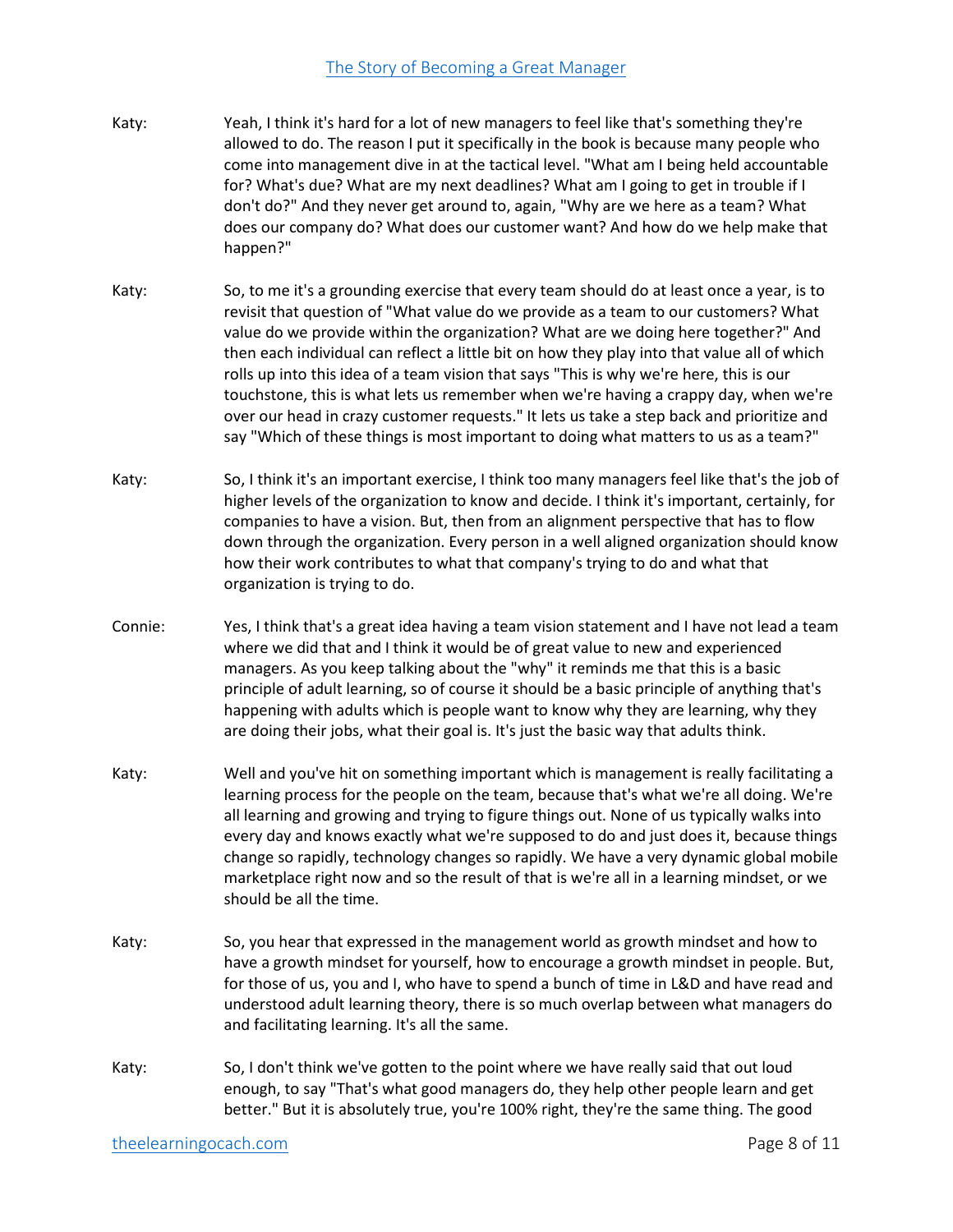management practices are a good talent development practices which are in turn helping people learn.

- Connie: Right, part of helping people learn is understanding and supporting their strengths and supporting what motivates them, so how can a manager discover what motives each of their team members?
- Katy: The short member is you should ask them and I think this is another thing that new managers worry about and then don't do. Which is you as a manager should be having one on one conversations with the people on your team, ideally every week. I know a lot of people who feel like "Oh God, I couldn't possibly have a weekly one on one", it doesn't have to be an hour long. It doesn't have to be a long process, but you need to spend time with people to understand what motivates them. You need to ask them "What work do you love? What work frustrates you? Where do you feel like you're doing your best work? Where do you feel like you need to grow?" Being in that mode of asking questions, as opposed to giving direction is the sort of secret sauce to being a good manager.
- Katy: It's not about telling, it's about asking and seeking to understand. So, when we go back to Stephen Covey and Ken Blanchard and some of the really big original names in leadership, what you'll hear over and over again is you need to seek to understand. You need to try to truly connect with people.
- Katy: It's also the basis of servant leadership, which is another very popular type of leadership theory that hearing a lot about today. This idea of being a leader by serving others. So, the whole process and it all goes back to what I said at the very beginning, right? You have to care about people. And if you don't care whether the people on your team succeed or fail, you're not a good manager and you probably should look for another job. If you really genuinely don't care, that's a big problem.
- Katy: So, I think the real root to understanding motivation is getting to know people individually, not as their resumes, not as what they can do for you, not as what's due next Tuesday, but the same question ... Why? Why did you take this job? Why do you want to do this work? What is it about this work that's exciting and interesting to you? And wouldn't we all love to have more of those conversations at work as opposed to "Have you gotten this done? Are you on target with this deadline?"
- Connie: Absolutely, it's so true. Now let's say somebody is listening and they want to try to get better, but they don't have the support or resources at work, or at least they're not aware of them, how can someone continue to grow in this role and somehow get support from their higher ups that will allow this?
- Katy: I think the first stop, if you have one, is the HR department. So, HR and, by extension in larger organizations the L&D team, the talent strategy team, all of these different groups exist and have grown over the last decade because companies are investing in these elements in order to improve retention. In order to improve engagement.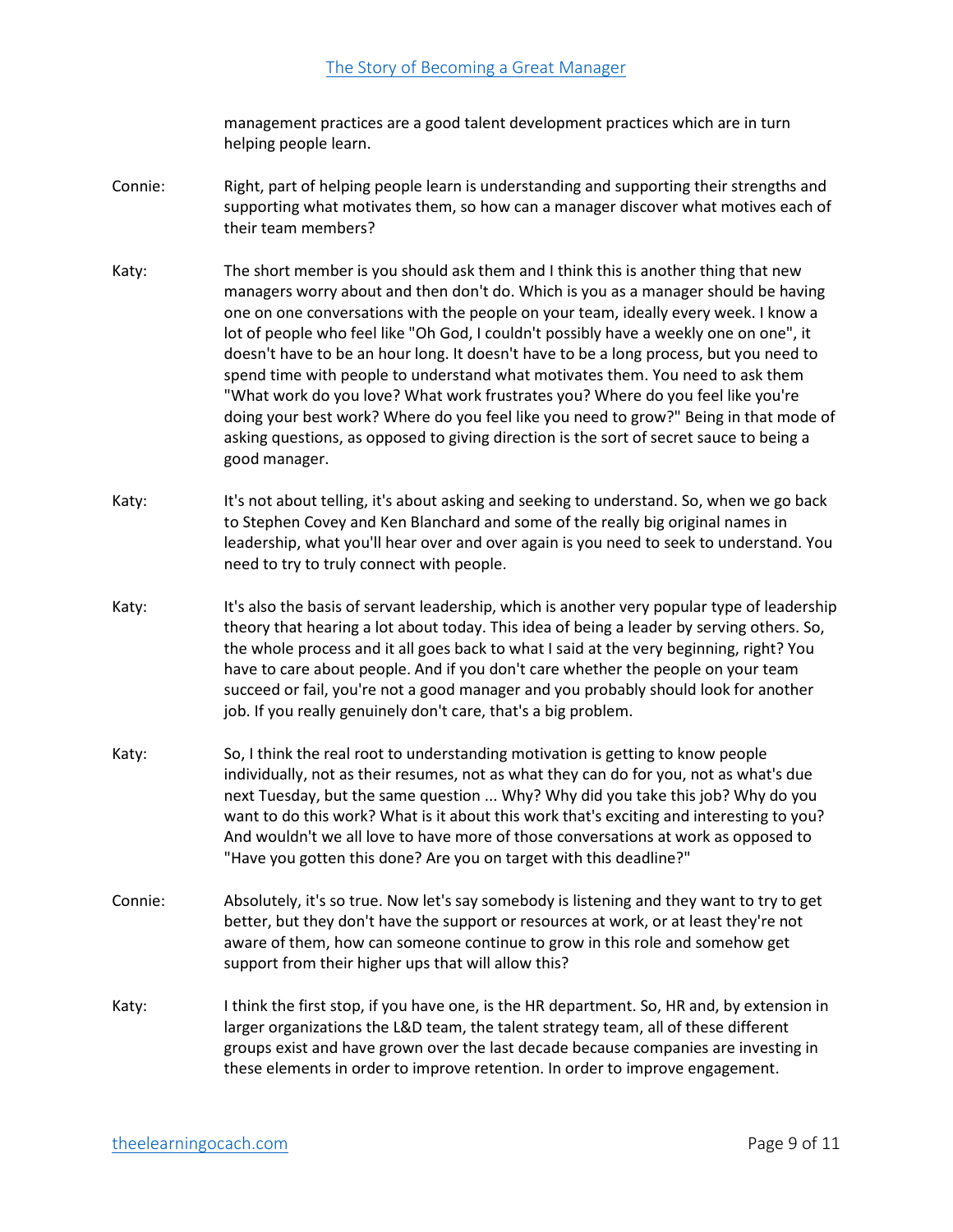- Katy: They understand all of us who are in the business, who read all these articles and go to conferences have heard time and time again the impact that engagement has on company success metrics. So, there absolutely are programs and support processes within most organizations to help people get better as managers. With that said, you might not find all of the answers there and we all know that our companies are not necessarily responsible for every aspect of our personal professional development.
- Katy: So, you may need to take it into your own hands. So, for example, if you're not a leader yet and you go to HR and say "I want to work on my management skills" and they say "Well, you're not in a management role, so your not eligible to enroll in this program that we have" then you can go outside of your organization and what you'll discover is there's tons of resources so lynda.com which was bought by LinkedIn has tons and tons of on demand learning programs.
- Katy: You can go to your local university and take courses and classes there. You can hire a leadership or a management coach, somebody to help you develop those skills. So, the resources exist and, in fact, quite a lot of them are either low cost or no cost. There are plenty of basic resources out there to help people understand some of these things including things like the books that I write, there are lots and lots of tools to go help you figure it out but your first thing that you need to do is know what you're trying to do.
- Katy: There's so much content out there, that I think it could be overwhelming and so if you're a manager and you're saying to yourself "Gosh, I think I need to get better, but I don't know which direction." That's when a coach can be really useful to go have a conversation with someone, to do some kind of a self-assessment. To say where am I struggling? What skills am I trying to develop and to get an outside objective perspective on where are you? Where do you want to be? What do you need to get there?
- Katy: So, I think there's tons of resource, but it is a matter of curating them and also a matter of getting some outside perspective to know what you need to work on specifically.
- Connie: Mm-hmm (affirmative), so what you're saying is first someone should try to understand the direction that they want to go and what their goals are and then seek those specific kinds of resources, because there are so many different avenues that kind of merge together to form an effective manager.
- Katy: That's right and I just wouldn't discount what exists and what's available through your own organization. I would look there first because so many organizations have programs, but a lot of times people just don't know they exist. Or they have subscriptions to things like Lynda.com, or Skillsoft, or some of those other online content. Harvard Business Review has Harvard ManageMentor, there are lots of on demand content providers out there and many companies offer subscriptions to those to all of their employees, but employees just don't know that that's available.
- Connie: Mm-hmm (affirmative). Some manager is failing to disseminate that information to everyone.